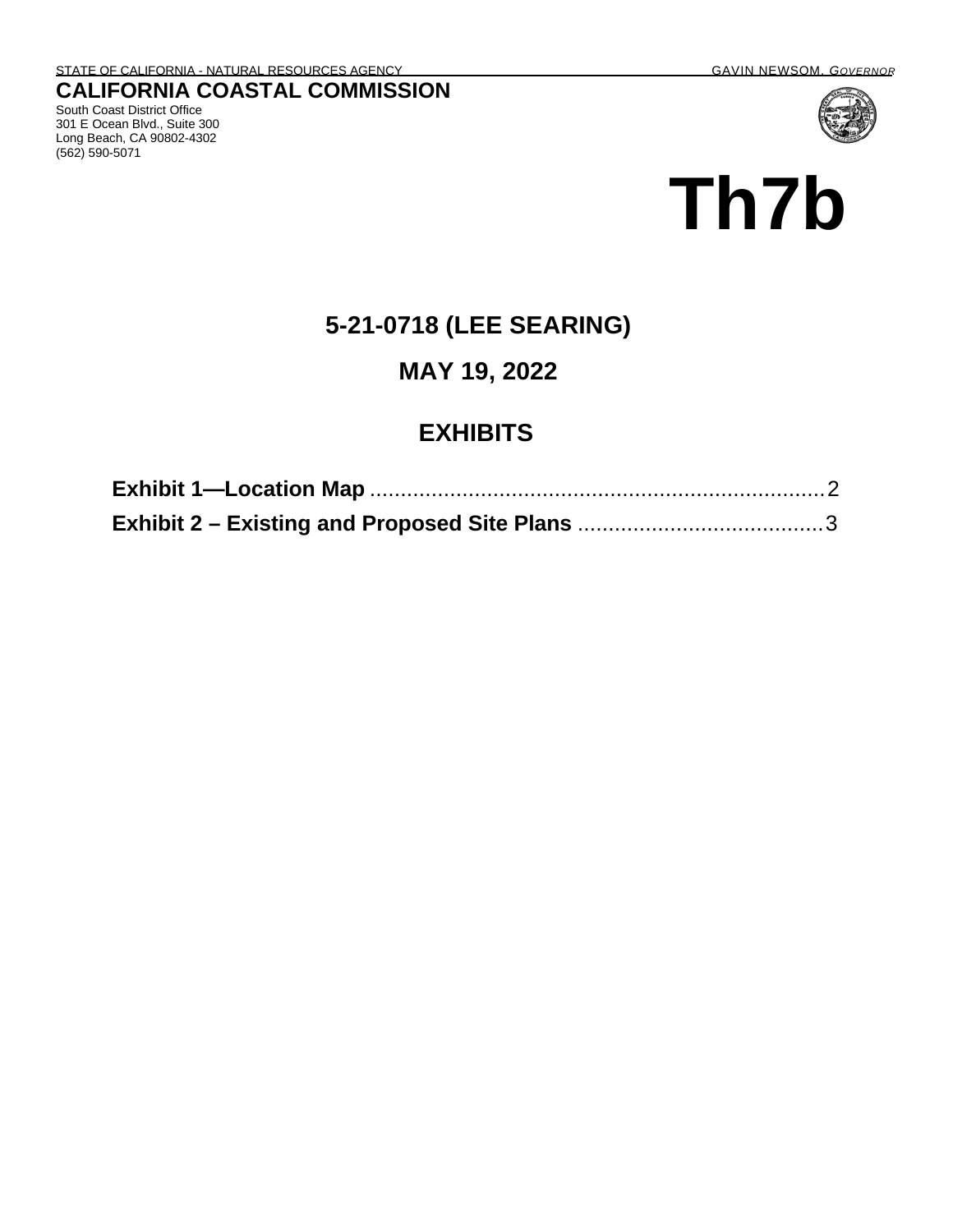# <span id="page-1-0"></span>**Exhibit 1-Location Map**



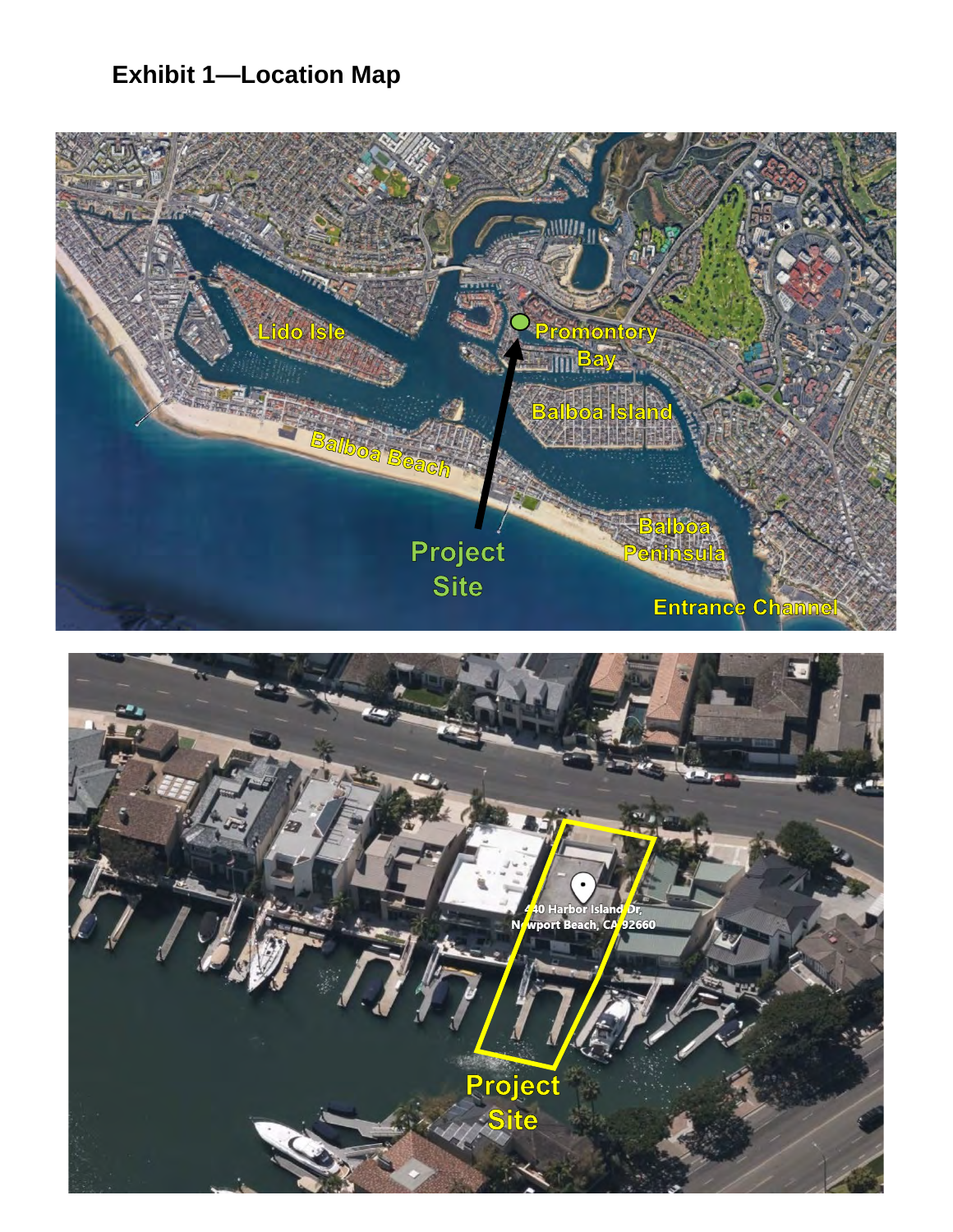# <span id="page-2-0"></span>**Exhibit 2 – Existing and Proposed Site Plans**

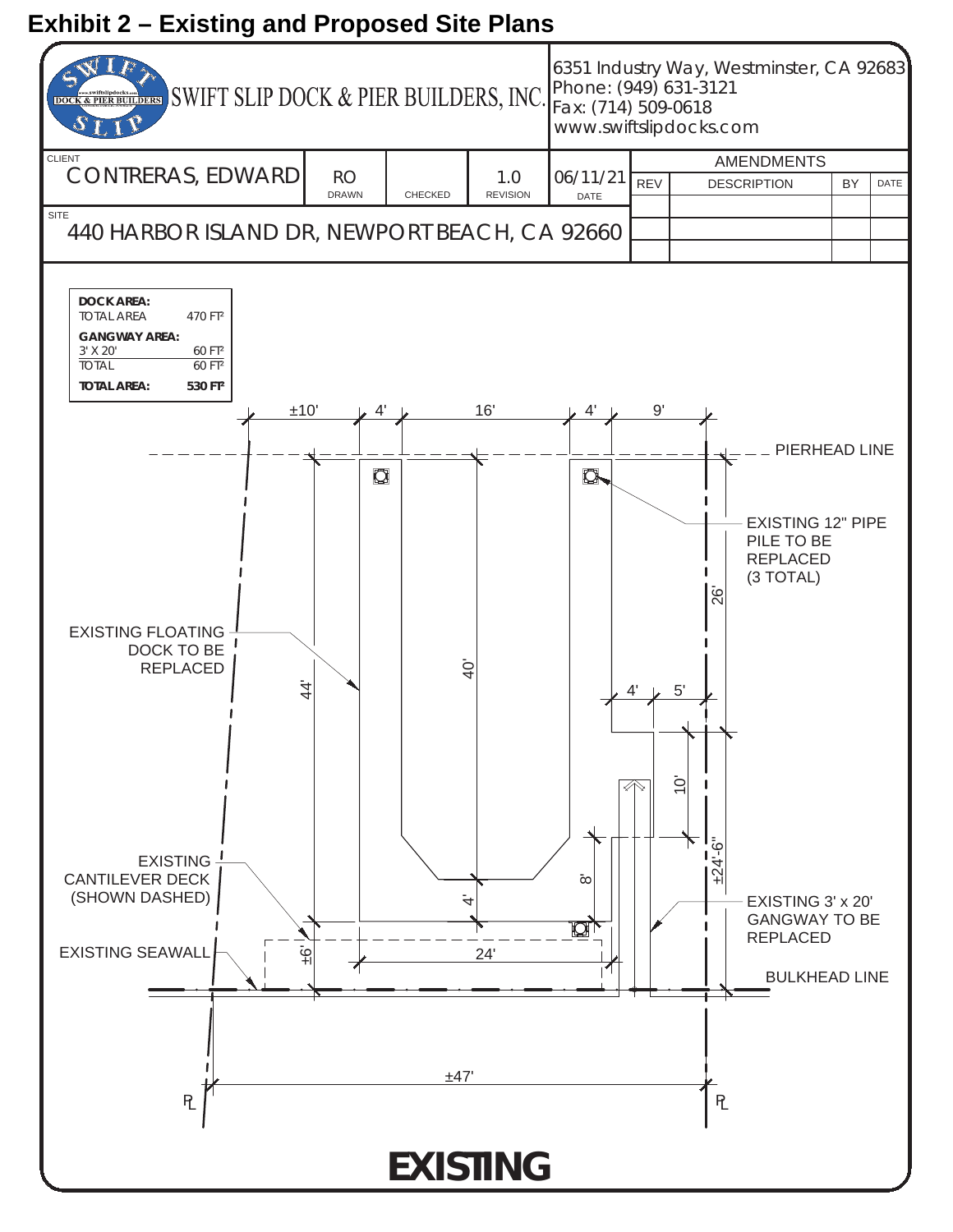